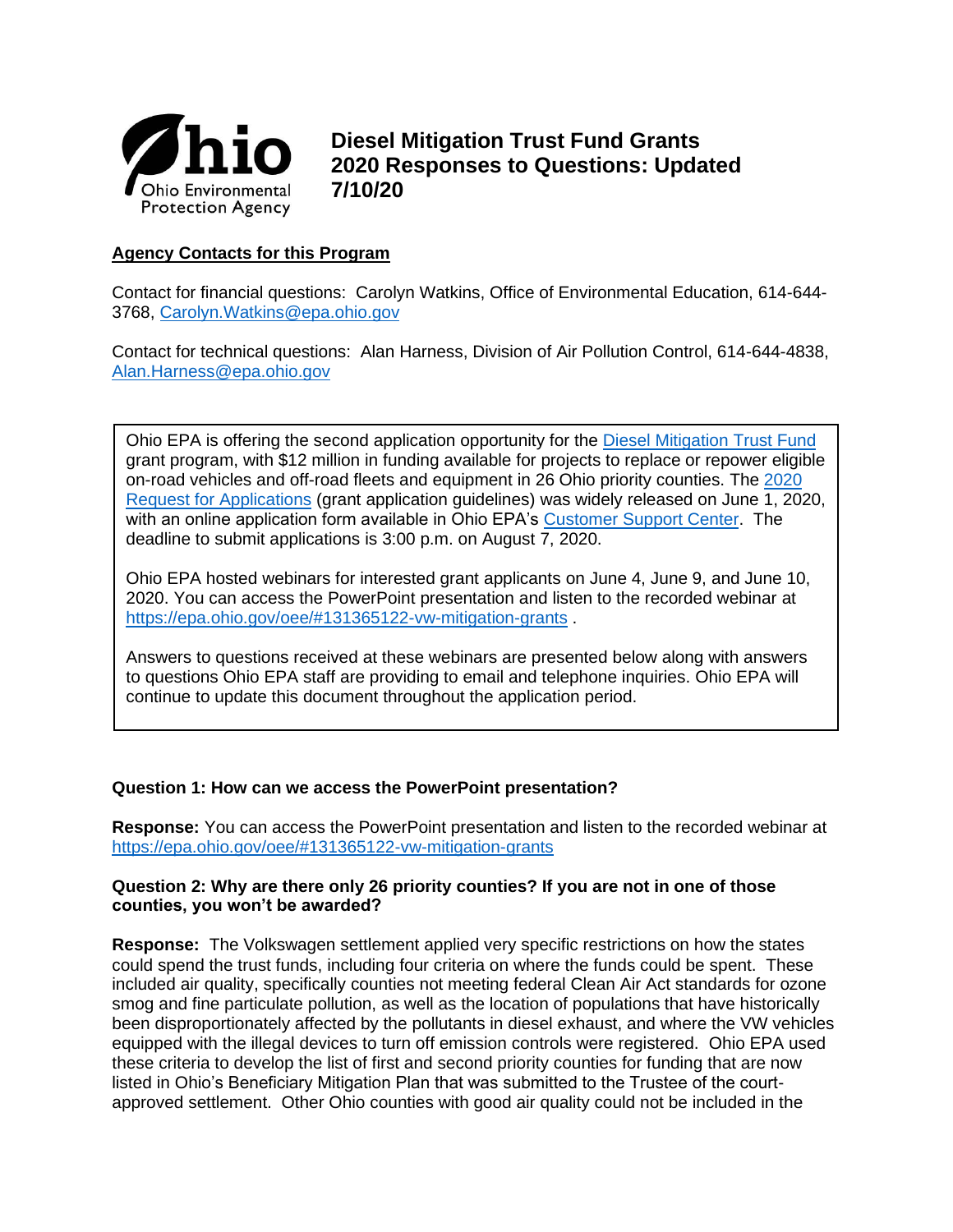priority list for funding, and because the settlement criteria will not change, Ohio EPA does not anticipate making any changes to the list of eligible counties for the program. We certainly appreciate the desire of all Ohioans to live in areas with good air quality, and to replace older, more heavily emitting vehicles with newer cleaner equipment. We will continue to publicize any other funding opportunities we become aware of, including US EPA's national clean diesel [grant competition](https://gcc01.safelinks.protection.outlook.com/?url=https%3A%2F%2Fwww.epa.gov%2Fcleandiesel&data=02%7C01%7CCarolyn.Watkins%40epa.ohio.gov%7Ca9a49e3467b0495d499308d6f6598147%7C50f8fcc494d84f0784eb36ed57c7c8a2%7C0%7C0%7C636967261618081882&sdata=iPu%2BVMuVs%2BfHzMzT4xYs1L7xOV0I%2FThauhJQBXOzvzM%3D&reserved=0) and school bus rebate programs that will be offered again this fall and are available in some additional priority counties.

## **Question 3: Are there grants available for mechanic training for alternative fueled vehicles in addition to repowering or replacing vehicles?**

**Response:** Training for fleet maintenance personnel is not an allowable use of funds from the VW settlement or the other grant programs Ohio EPA offers. Training opportunities are available from many purveyors and advocates of alternative fuel vehicles, and the US Department of Energy's [Alternative Fuels Data Center](https://afdc.energy.gov/) is also a good source of information. .

# **Question 4: For Port Cargo Handling Equipment, are there specific model year or Tier restrictions for the old equipment?**

**Response:** To be eligible for replacement or repower with grant funds, existing, operable diesel-powered equipment must be replaced with comparable all-electric equipment. While there is no specific model year or Tier emissions eligibility requirement for the old equipment, replacing older, lower Tier equipment will be more cost effective at reducing emissions than replacing newer, current Tier equipment. Please review sections 4.8 and 5.8 of the [2020](https://epa.ohio.gov/Portals/42/documents/VW/DMTF%20RFA%20June20.pdf)  [Request for Applications.](https://epa.ohio.gov/Portals/42/documents/VW/DMTF%20RFA%20June20.pdf)

# **Question 5: Assuming we are awarded the grant, when is it permissible to start bidding?**

**Response:** The grant funds cannot be used to reimburse any purchases or activities that were initiated before an authorization to purchase is issued from Ohio EPA to the grantee after the grant is awarded and the grant contract is signed and executed by both parties. Ohio EPA must certify to the VW trustee that all funded projects comply with state competitive purchasing laws, which apply differently to public sector and private sector projects. A formal public bid process may not be required in all cases, and Ohio EPA encourages the use of cooperative purchasing agreements.

# **Question 6: Is the electric school bus program limited to eligible counties in Ohio?**

**Response:** Funding for a pilot program demonstrating the effectiveness of all electric school buses will be offered separately later this year. Ohio EPA's VW [Beneficiary Mitigation Plan](https://epa.ohio.gov/oee/#1844010485-ohios-beneficiary-mitigation-plan) established the list of priority counties where any funds from the program may be spent, according to the four criteria set out in the trust agreement for states. The eligible counties will be the same for the pilot program.

# **Question 7: Can the program provide more than the 75% funding limit?**

**Response:** While the Trust agreement for states allowed higher percentages for some categories of projects involving government owned vehicles and equipment, most states including Ohio have chosen to require grant recipients to pay a portion of the cost of their projects, in order to spread the available public dollars among more projects to achieve more emission reductions.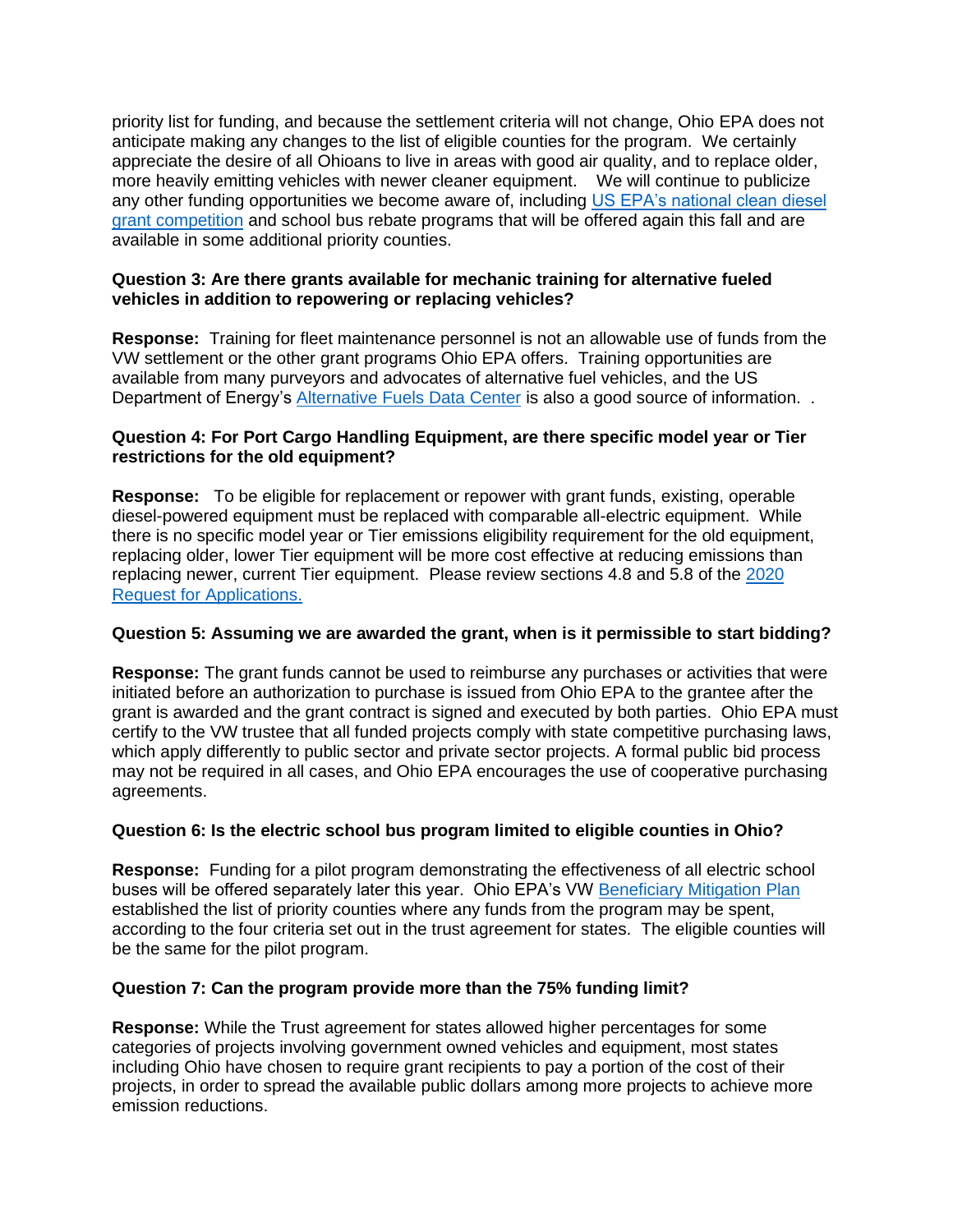## **Question 8: With the Covid shutdown, can current year mileage be prorated?**

**Response:** When entering annual miles traveled or annual operating hours for old diesel vehicles or equipment into the Fleet Data Spreadsheet, you may choose either data for calendar year 2019 or the most recent twelve-month period when the existing vehicle/equipment was being used in normal operations. Choosing calendar year 2019 will help offset the mileage loss due to the Covid shutdown.

### **Question 9: Have there been any changes to this year's application from last year?**

**Response:** Because the VW Trustee has approved other states' decisions to fund cargo handling equipment operating in warehouses and distribution centers in addition to traditional ports, Ohio's program will now allow these additional locations, within the 26 priority counties.

### **Question 10: If you have a current DMTF award, are you qualified to receive an award?**

**Response:** Ohio EPA will not award a new DMTF grant for vehicle/equipment replacement to any applicant with an existing grant still open. Existing grant recipients who expect to complete all deliverables on their current grants (receipt of new vehicles, decommissioning of old vehicles, and submittal of reimbursement requests and closing reports) by July 31, 2020, are encouraged to apply this cycle.

#### **Question 11: Why can't new ultra-low NOx propane port equipment serve as replacements?**

**Response:** The VW trust agreement limits the options for replacing port cargo handling equipment to all-electric.

#### **Question 12: Where can we access application attachments?**

**Response:** Application attachments can be accessed within the online application form in Ohio EPA's customer support center, and are also posted on the VW program website at [https://epa.ohio.gov/oee/#1844010579-dmtf-2020-request-for-applications.](https://epa.ohio.gov/oee/#1844010579-dmtf-2020-request-for-applications) Applicants working within the online application form who have uploaded attachments can access those or edit the list by clicking on "account" as indicated by the blue arrow below: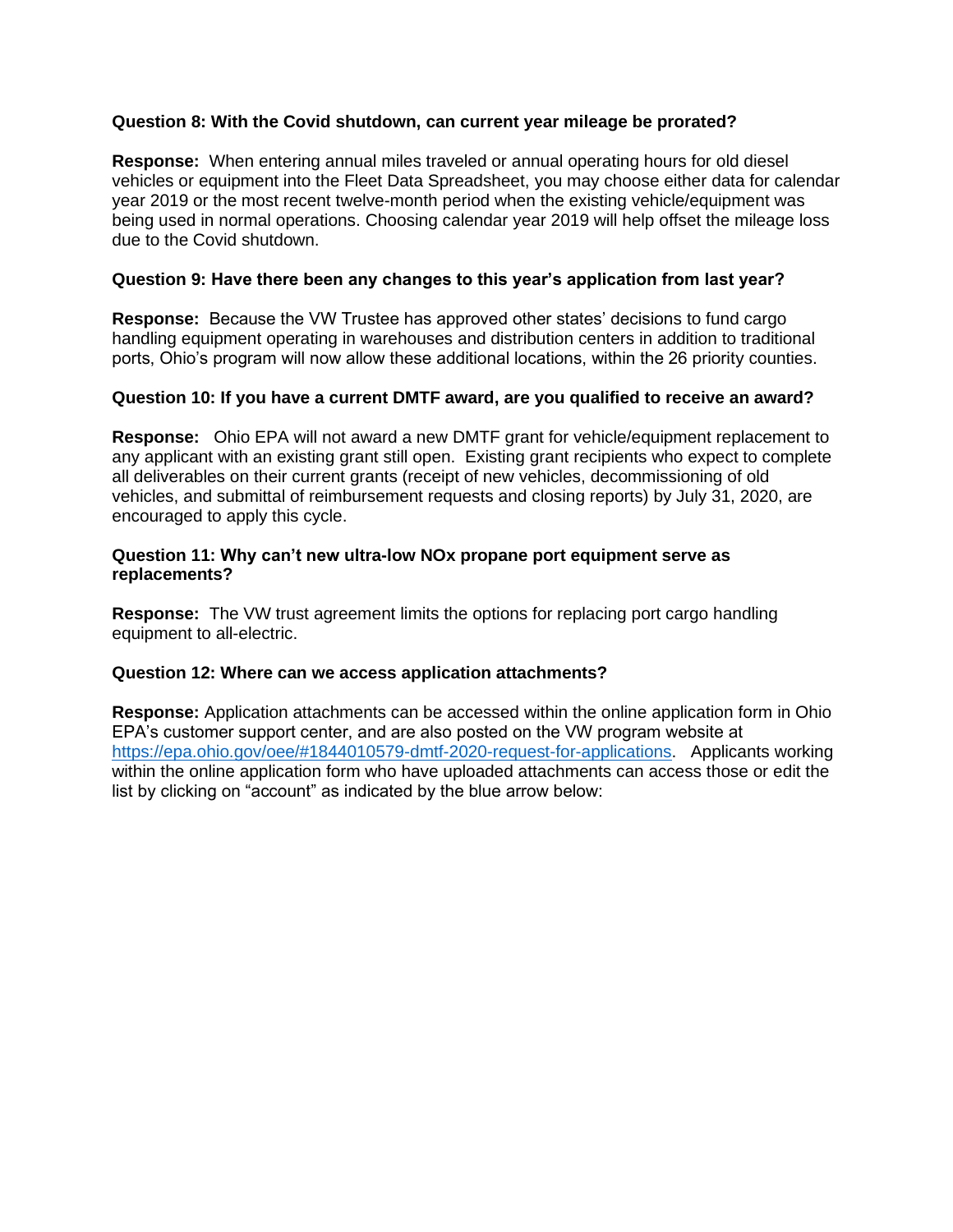

## **Question 13: If new equipment is financed over a multiple year loan, will reimbursement be received from the program over the life of the loan?**

**Response:** Grant projects must normally be completed within 24-36 months to be eligible for funding. Therefore, purchasing agreements that involve a longer time period would not be a good fit under this program.

### **Question 14: An organization that was funded had a similar application to what we want to do. Can we obtain a copy of the application as a guide for our application?**

**Response:** Yes, please contact us and we will provide you with a copy of the application that was previously funded. Please note, however, that funding decisions are based, in part, on the competitiveness and cost-effectiveness of an application withing that grant cycle. While consulting a previously funded grant application would likely be helpful, it would not guarantee funding this cycle.

### **Question 15: Is there any other program that is specifically for all-electric replacements besides school buses?**

**Response:** The VW trust agreement limits the available replacement fuel opportunities for port cargo handling equipment and airport ground support equipment to all-electric. Ohio's Diesel Emission Reduction Grant (DERG) program allows a range of fuel options depending on the vehicle/equipment category, corresponding to the federal Congestion Mitigation and Air Quality funding guidelines.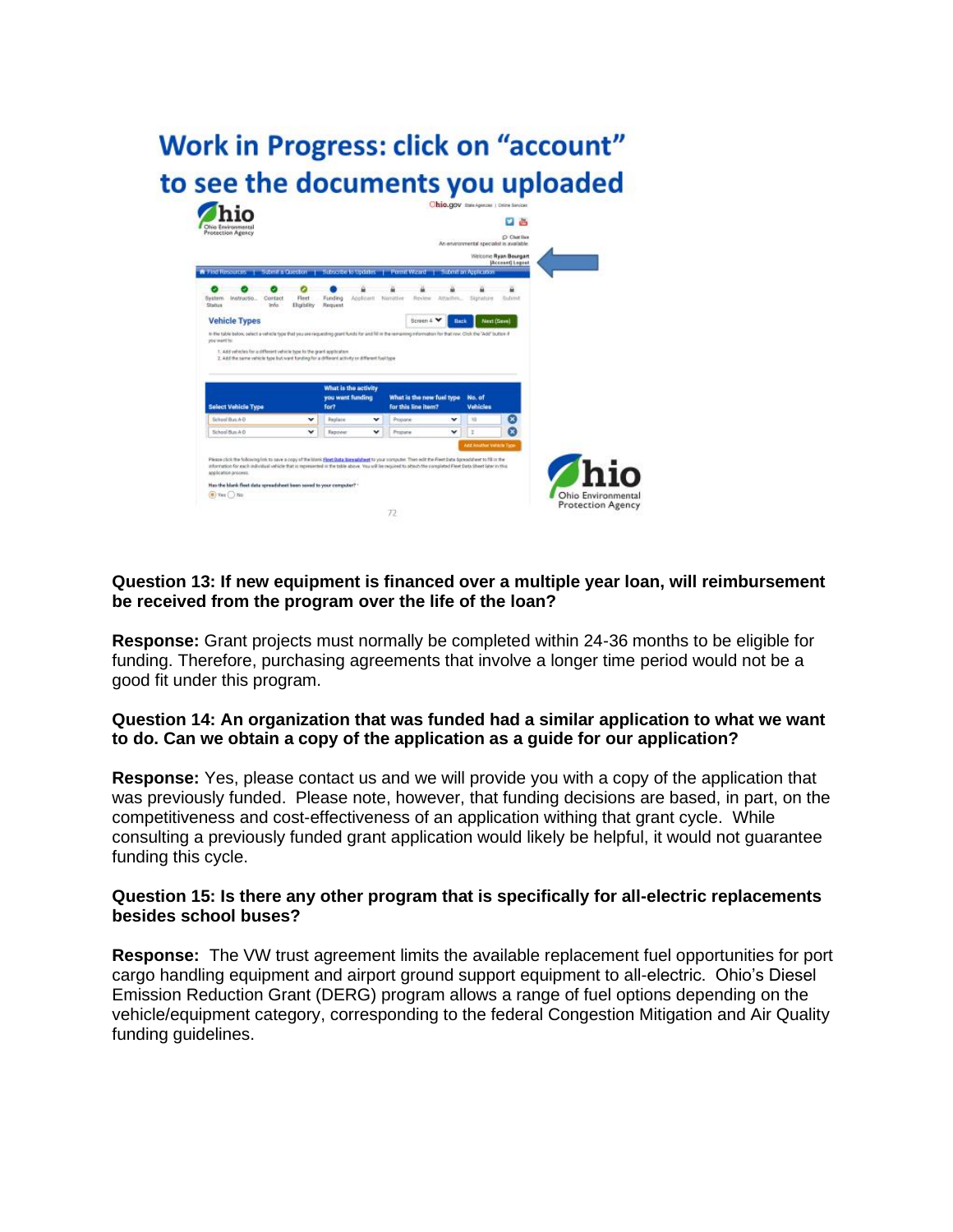## **Question 16: Has there been movement towards requiring applicants to use cleaner fuels vs "newer diesel"? Also, what about using an updated emissions calculator (HDVEC)?**

Ohio's VW [Beneficiary Mitigation Plan](https://epa.ohio.gov/oee/#1844010485-ohios-beneficiary-mitigation-plan) laid out the funding parameters for the first three years of this grant program (2018-2020) and includes all fuel options allowed by the VW Trust Agreement for States. Ohio EPA believes that fleet managers are in the best position to determine what fuel to use based on a multitude of factors including the price and local availability of fuels and fueling infrastructure, vehicle and equipment warranties, tax and financial incentives, and training and certification of employees. Ohio's Plan also says that "Ohio EPA will rely primarily on U.S. EPA's [Diesel Emissions Quantifier tool](https://cfpub.epa.gov/quantifier/index.cfm?action=main.home) to estimate emission reductions during review of grant proposals." This tool is frequently updated by US EPA, most recently in December 2019.

# **Question 17: Are electric vehicle charging stations and infrastructure eligible for funding?**

**Response:** Ohio's [Beneficiary](https://epa.ohio.gov/oee/#1844010485-ohios-beneficiary-mitigation-plan) Mitigation Plan focuses available fleet vehicle grant funds on vehicle and equipment repowers and replacements that will directly reduce emissions, and does not allow for the use of these funds for associated charging infrastructure in these categories.

Separately, the plan allocates maximum allowable 15% of Ohio's allocated funds (roughly \$11.25 million) for electric vehicle charging stations for Light Duty Zero Emission Vehicles (ZEVs). The first funding opportunity for these stations is expected to be announced in mid-2020.

## **Question 18: Are local government vehicles (specifically fire engines) eligible?**

**Response:** The program can pay up to \$150,000 to replace a model year 1992-2009 heavy heavy duty (class 8, GVWR 33,001 pounds and over) diesel truck or up to \$110,000 to replace a model year 1992-2009 medium to heavy duty diesel truck (class 4-7, GVWR 14,001-33,000 pounds). Because the program purpose is to reduce diesel emissions, to be eligible for replacement dollars, the existing truck must travel at least 5,000 miles per year or have annual operating hours of 1000 or more per year. Diesel fire engines and heavy rescue ambulances within these weight categories are eligible but may have trouble meeting these minimum annual mile/operating hour requirements. Applicants are encouraged to check the specific vehicle records to see if they qualify and contact Ohio EPA with questions.

# **Question 19: What is the match requirement on shuttle buses?**

**Response:** The match requirement varies by type of vehicle and type of applicant. For private company and nonprofits operating shuttles, the grant will replace up to 25% of the cost of a new diesel or alternative fueled shuttle bus (i.e., a 75% match requirement).

# **Question 20: How do I apply?**

**Response:** Before beginning the application process, please review the [2020 Request for](https://epa.ohio.gov/Portals/42/documents/VW/DMTF%20RFA%20June20.pdf)  [Applications.](https://epa.ohio.gov/Portals/42/documents/VW/DMTF%20RFA%20June20.pdf) To apply for funding, please go to [ohioepa.custhelp.com/app/apply](https://ohioepa.custhelp.com/app/apply) and create an account. Once the account has been created, you can log in to the application system and apply for the [Diesel Mitigation Trust Fund.](https://ohioepa.custhelp.com/app/OPAM/opa_deployment/DMTFG/preload/None/up/Yes) Instructions for applying can be found [here](https://ohioepa.custhelp.com/app/answers/detail/a_id/2962) and are also provided on each page of the application.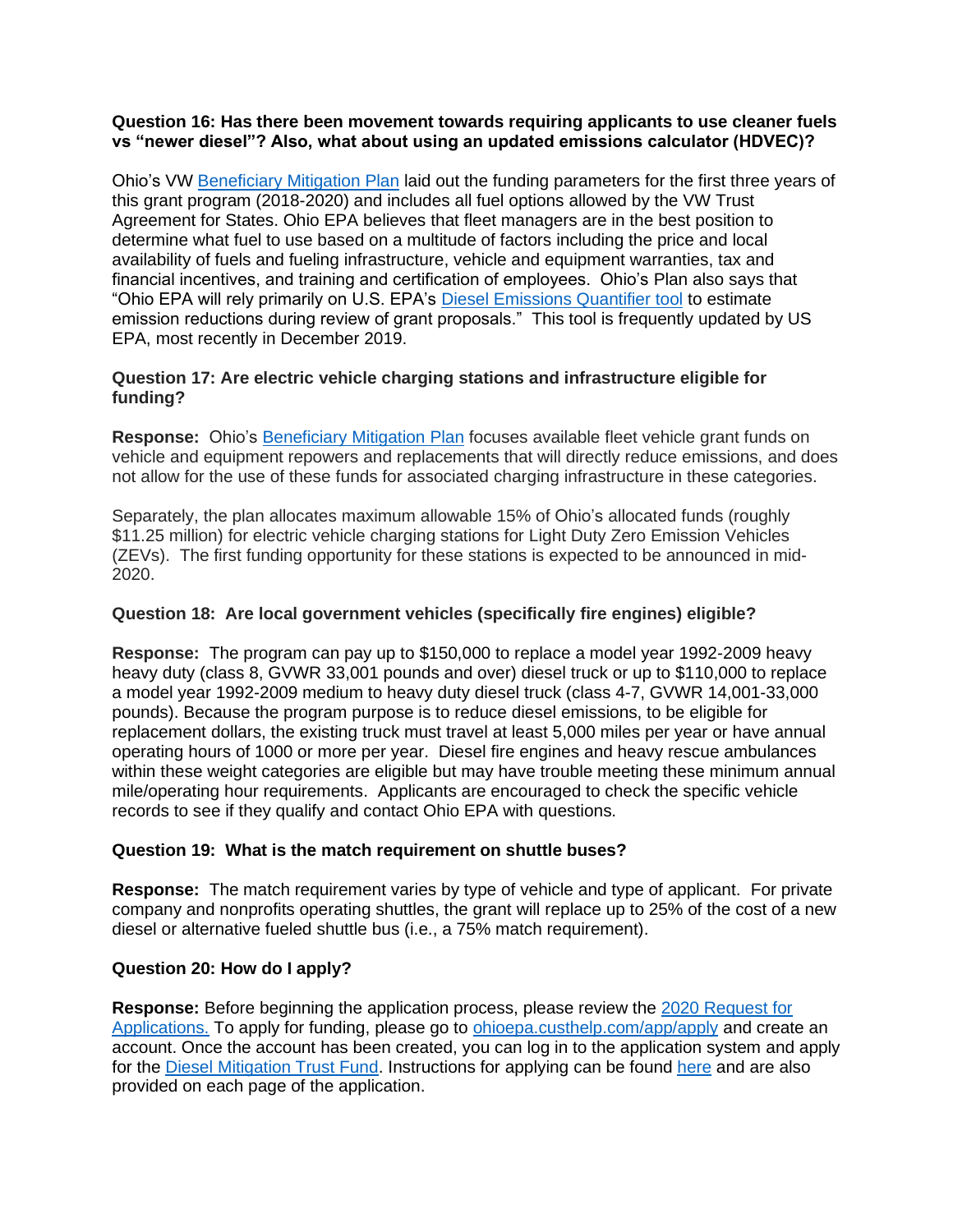### **July 1, 2020 Update**

### **Question 21: If we are planning to replace some older (pre 2009) diesels in 2021, can we apply now for the credit and not replace it until 2021?**

**Response:** These grants may be used for any vehicle purchases the applicant is planning to make within the next 24-36 months after the grant award, so 2021 purchases would be eligible. We normally issue 24 month contracts, but if any applicant would like to request a 36 month timeline for the project, they may include that request in the text box portion of the application describing the project timeline.

### **Question 22: Are forklifts eligible?**

**Response:** Forklifts are eligible in the port cargo handling equipment category, but we are primarily interested in funding those that work outdoors. We will be scrutinizing applications and following up with applicants to determine whether or not this is the case.

### **Question 23: Is there a comprehensive list of eligible vehicles?**

**Response:** Please read Section 4 and Appendix F of Ohio's [Request for Applications](https://epa.ohio.gov/Portals/42/documents/VW/DMTF%20RFA%20June20.pdf) for a description of eligible vehicle types. Ohio's eligibility language mirrors the language in Appendix D-2 of the VW settlement [state trust agreement.](https://www.epa.gov/enforcement/environmental-mitigation-trust-agreements)

### **Question 24: Are small shuttle buses eligible for replacement with grant funds?**

**Response:** Yes, as long as they meet the other eligibility criteria, old shuttles must be diesel powered of model year 1992-2009, have a Gross Vehicle Weight Rating of at least 14,001 pounds, and travel at least 5000 miles per year, with 75% or more of those miles taking place within Ohio's 26 VW-eligible counties. New shuttles may be powered by any of the available fuel options (new diesel, propane, CNG, hybrid, or all-electric). The grant will pay no more than \$100,000 per shuttle, and applicants should consult the Request for Application guidelines for the allowable percentage of funds they may request as a government-owned or nongovernment-owned fleet.

#### **Question 25: Will it help us in the scoring to explain that our buses are serving three constituencies: regular school bus routes, parochial and special needs students?**

**Response:** Scoring will be based on the cost effectiveness of the emission reductions the project can achieve, so factors like the age of the old buses and the miles travelled will be the strongest determinants. We would encourage you to include information about the different uses and routes the buses travel in the text box sections of the application about how the old buses are currently used, and how the new buses will be used, to help us better understand where and how they are operating.

#### **July 10, 2020 Update**

### **Question 26: Is the \$2,000,000 maximum supposed to be the total amount combining VW funds and matching funds or solely funds from VW?**

**Response:** The \$2 million is the maximum size of the VW grant award, so just the VW-funded portion without the local match.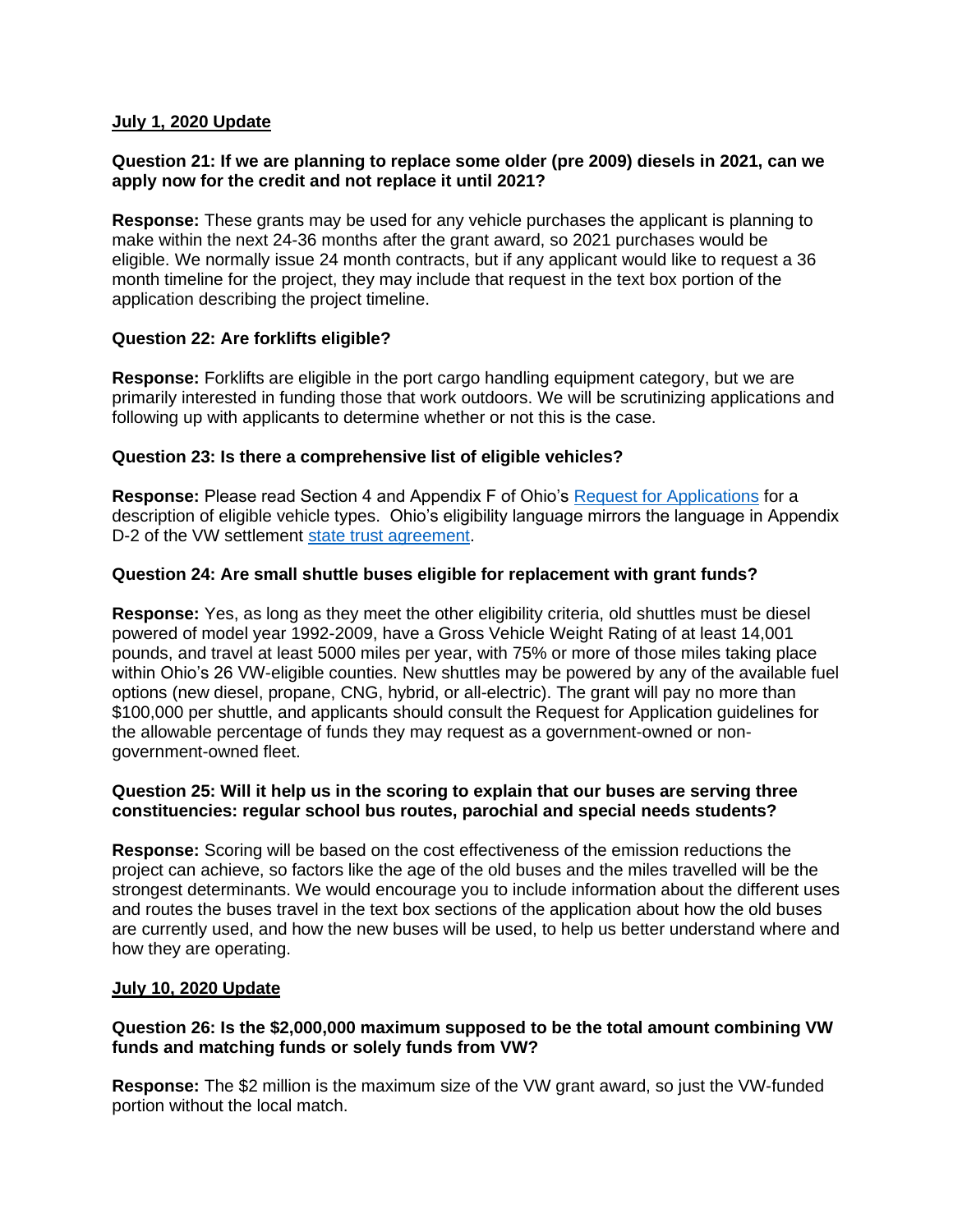### **Question 27: The new vehicles will be driven to Ohio from a manufacturer outside the state and are likely to have more than 500 miles on the odometer by the time they are delivered. Does this disqualify these vehicles from being funded?**

**Response:** We normally want the new vehicles to have no more than 500 miles upon delivery, but if the vehicle odometer shows fewer than 500 miles before starting the drive to Ohio, then the 500-mile requirement can be waived. If you anticipate purchasing new vehicles from outside the state that might be delivered with more than 500 miles on the odometer, when applying, please explain in the application text box about how the new vehicles will be used: (1) that the new vehicle will be driven to Ohio from a starting location outside the state; and (2) that you will work with the manufacturer or dealer so that when you request reimbursement from the grant you will be able to report the both the odometer reading when the new vehicle leaves the manufacturer or dealer, and the odometer reading when delivered in Ohio. For more complicated scenarios, please contact [Carolyn.Watkins@epa.ohio.gov](mailto:Carolyn.Watkins@epa.ohio.gov) to discuss how best to clarify the situation.

#### **Question 28: A port is tentatively planning to apply on behalf of a terminal operator. Would reimbursement percentages/guidelines would be held to the "non-government" category?**

**Response:** If the owner of the equipment is a private company, the non-government rates would apply. If the owner of the equipment is a public port authority under Ohio law, the government rate would be applicable.

**Question 29: We are interested in replacing a 1998 Cat 990 Series II loader, currently used at our bulk terminal for bulk material handling. We estimate that this piece of equipment runs ~4,000 hours annually. Would this piece of equipment fall under "Forklifts and Port Cargo Handling Equipment" and therefore be limited to only allelectric repower/replacement?**

**Response:** The loader would indeed fall under the port cargo handling equipment category where all-electric is the only allowable replacement fuel.

### **Question 30: It appears that ports haven't submitted applications or received funding in this program. Are ports having trouble finding all-electric options?**

**Response:** We have funded a switcher locomotive operating within an Ohio port, and we are working with several prospective applicants in Ohio ports who are seeking funding to replace cranes, loaders and drayage trucks. They have identified available all-electric equipment options in these categories.

You might also investigate ODOT's Maritime Assistance program funding opportunities. The RFA and associated documentation is published on ODOT's website [www.maritime.ohio.gov](http://www.maritime.ohio.gov/) under the Maritime Assistance Program section of the page [http://www.dot.state.oh.us/Divisions/Planning/SPR/StatewidePlanning/Pages/MaritimeStrategy.](http://www.dot.state.oh.us/Divisions/Planning/SPR/StatewidePlanning/Pages/MaritimeStrategy.aspx) [aspx.](http://www.dot.state.oh.us/Divisions/Planning/SPR/StatewidePlanning/Pages/MaritimeStrategy.aspx)

**Question 31: We have a client who is looking to fund a project in a non-priority county that is adjacent to two first priority counties and one second priority county. Is the project eligible?**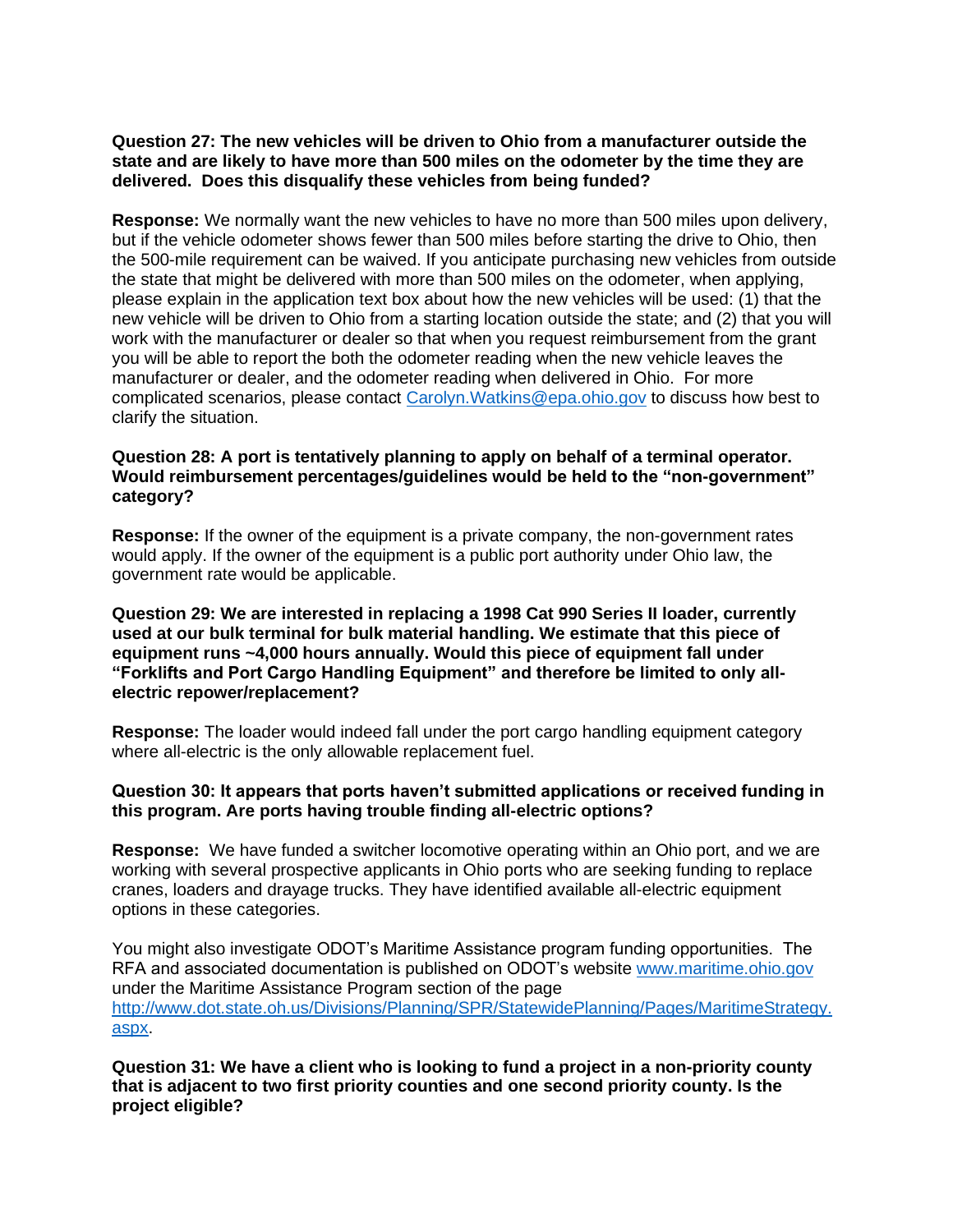**Response:** The applicant must show where vehicles are domiciled, which may be outside the priority counties, and provide documentation that the vehicles proposed for replacement with grant funds operated at least 75% of the time/miles within priority counties during the most recent calendar year, and that the new trucks will be operating on routes at least 75% of the time/miles within eligible counties during normal operations. Documentation may include delivery logs, GPS logs, or another tracking system approved by Ohio EPA. Applicants who wish to use another tracking system should provide example documentation to Ohio EPA before July 31 to allow us to determine eligibility.

Because operations in 2020 during the current pandemic and economic shutdown were atypical for many entities, we are encouraging applicants to use calendar 2019 for the documentation period. However, for some operators like courier services and refuse/recycling collection that continued without interruption during the first half of 2020, Ohio EPA will accept documentation of operations during the most recent 12-month period.

### **Question 32: On page 20 of the RFA, Section 6: General Requirements for All Applicants states under Item 4:**

**To be eligible for funding, all on-road vehicles being replaced or repowered must have logged at least 5,000 miles in prior years.**

#### **To confirm, is the expectation that the vehicle reaches 5,000 miles annually or has logged 5,000 miles in its lifetime?**

**Response:** The vehicle must be operating at least 5,000 miles each year in order to be eligible for the funds. The funds are designed to get older more polluting vehicles off the road and out of service by replacing them with newer, cleaner technology. If the old vehicle isn't travelling at least 5000 miles per year, the emissions benefits that could be achieved by replacing it are not great enough to justify the investment of the public grant dollars. Vehicles that are operating daily and logging many more miles a year for operations such as refuse collection or freight deliveries will score much better in terms of cost effectiveness of the replacement and will outcompete low mileage trucks for the available grant dollars.

## **Question 33: The limit in the grant is \$525,000 per transit bus. If our long-term contract is costing more in the year 2021, and we plan to charge the VW Grant the \$525,000, will our organization be able to pay the difference in their share of the cost or will we be disqualified?**

**Response:** The bus will not be disqualified if the cost increases by the time the purchase is completed. The grant award amount will not change, and can be no more than 75% of the purchase price of the new bus, up to a cap of \$525,000. Your organization would have to cover the remaining portion of the cost from your other funding sources.

### **Question 34: Are Public School districts considered to be "Government Fleet Owners" or "Non-Government Fleet Owners" of eligible school buses?**

**Response:** Public school districts are considered government fleet owners.

**Question 35: In past grant cycles (2018 & 2019), did ALL the winning school bus replacement projects entail older buses which traveled greater than 5,000 miles per year?**